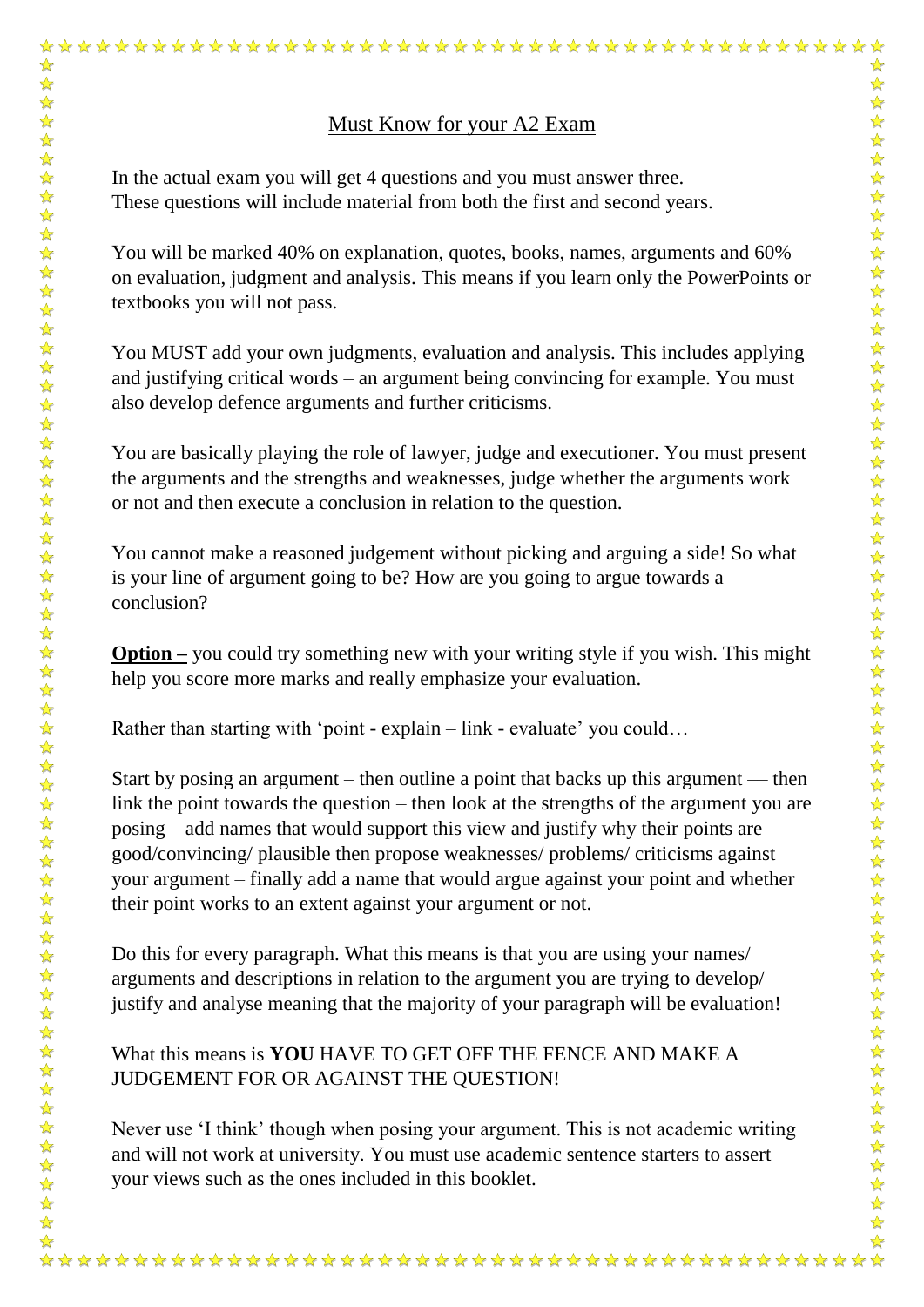(Philosopher/ theologian) have a point in thinking like that…

☆

- To a certain extent (Philosopher/ theologian) is right because …
- After seeing this evidence, there is no way this idea can be agreed with because …
- The strength/ weakness of such an approach is that ...
- As (philosopher/ theologian) perceptively/insightfully pointed out…… This seems/appears to be…
- The evidence/argument presented by (philosopher/ theologian) supports his/her claim/conclusion that...
- (Philosopher/ theologian) illustrates (…) as ….. However, this view somewhat underestimates/ overlooks/ assumes ….
- Although (philosopher/ theologian) interpretation/claims of ….is generally quite accurate, there are instances when it is somewhat contrived/superficial. For example, …
- (Philosopher/ theologian) view seems rather (add negative point) but/yet from their argument there are some (add positive point)
- Although/Even though (philosopher/ theologian) arguments seem (add positive point), a closer examination reveals that (add negative point)
- It appears that the (philosopher/ theologian) ...
- The concept presented by (philosopher/ theologian) is intriguing/innovative in that it… (positive)
- The arguments (philosopher/ theologian) presented are inadequately supported… (negative)
- The evidence presented accurately/inaccurately portrays/presents...
- $\bullet$  However there is limited evidence for  $(...)$  because...